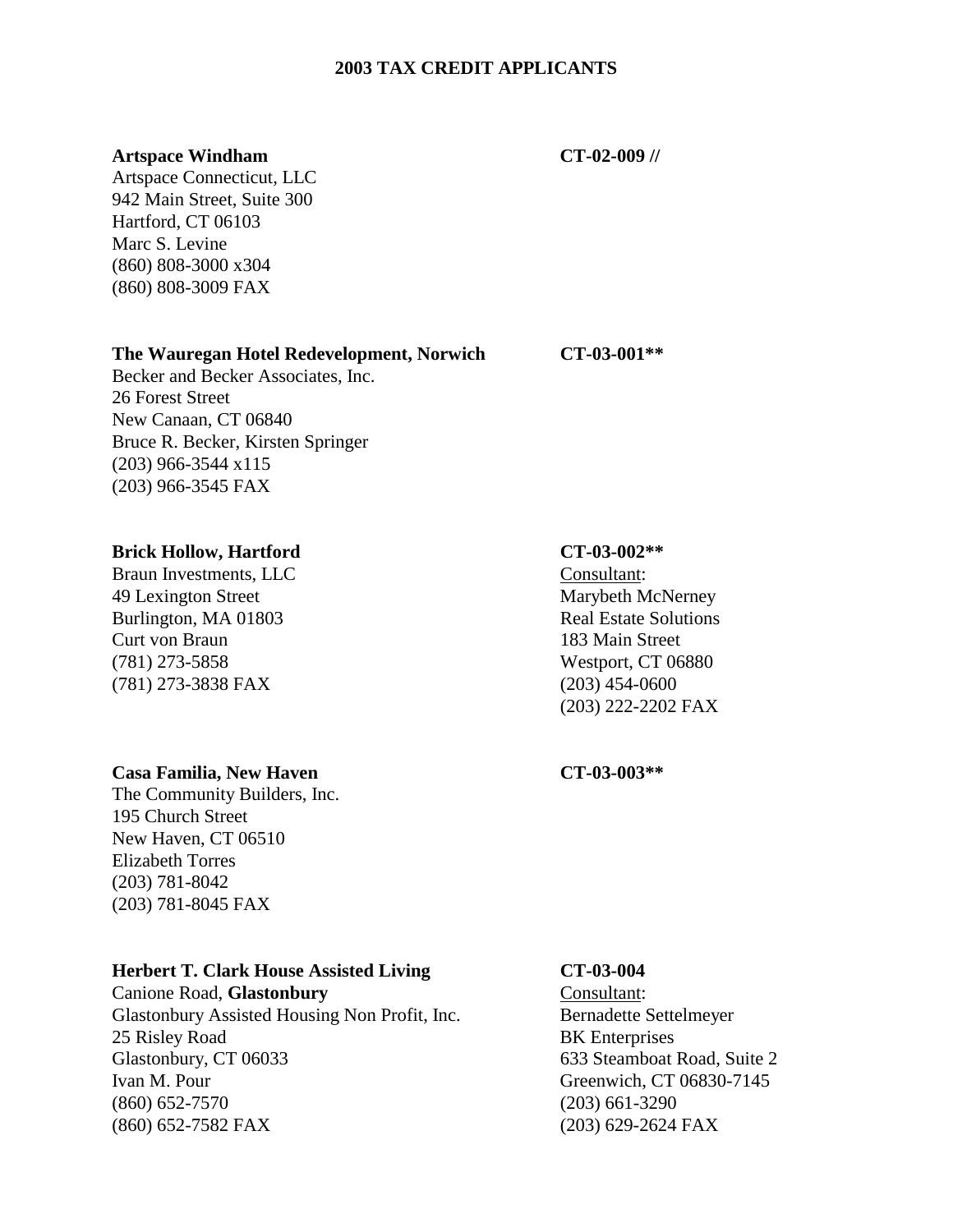### **Westland Place CT-03-005\***

275, 279, 285 Westland Street, **Hartford** Consultant: Westland Place Limited Partnership Edward A. Demko 74 Forest Street **D** & B Building Corporation Hartford, CT 06105 9 Woodhaven Drive John R. Hurst Simsbury, CT 06070 (860) 246-0613 (860) 651-3976 (860) 246-0615 FAX (860) 651-9281 FAX

306 Oakland Road, **South Windsor**

Berry Patch Associates Limited Partnership 6 Executive Drive, Suite 100 Farmington, CT 06032 Geoffrey W. Sager (860) 674-5641 (860) 577-6969 FAX

# Willow Mutual Housing CT-03-007\*

Scattered Sites, **Waterbury** Consultant: Mutual Housing Association of Brad Schide South Central Connecticut, Inc. Brad Schide, LLC 235 Grand Avenue,  $2<sup>nd</sup>$  Floor 37 Bailey Drive New Haven, CT 06513 North Branford, CT 06471 David Rich (203) 481-0672 (203) 562-4514 (203) 481-0672 FAX (203) 752-3210 FAX

# **Hartford Grandfamily Housing CT-03-008**

35 Clark Street, **Hartford** The Community Builders, Inc. 195 Church Street,  $17<sup>th</sup>$  Floor New Haven, CT 06510 Kent Lewis (203) 781-8042 (203) 781-8045 FAX

# **Olde School Commons CT-03-009**

1055-1069 Pembroke Street, **Bridgeport** Consultant: Cerebral Palsy Assoc. of Southern Conn., Inc. Brad Schide 94-96 South Turnpike Road Brad Schide, LLC Wallingford, CT 06492 North Branford, CT 06471 Maureen Linderfelt (203) 481-0672 (203) 269-3511 (203) 481-0672 FAX (203) 269-7411 FAX

## **Berry Patch CT-03-006\***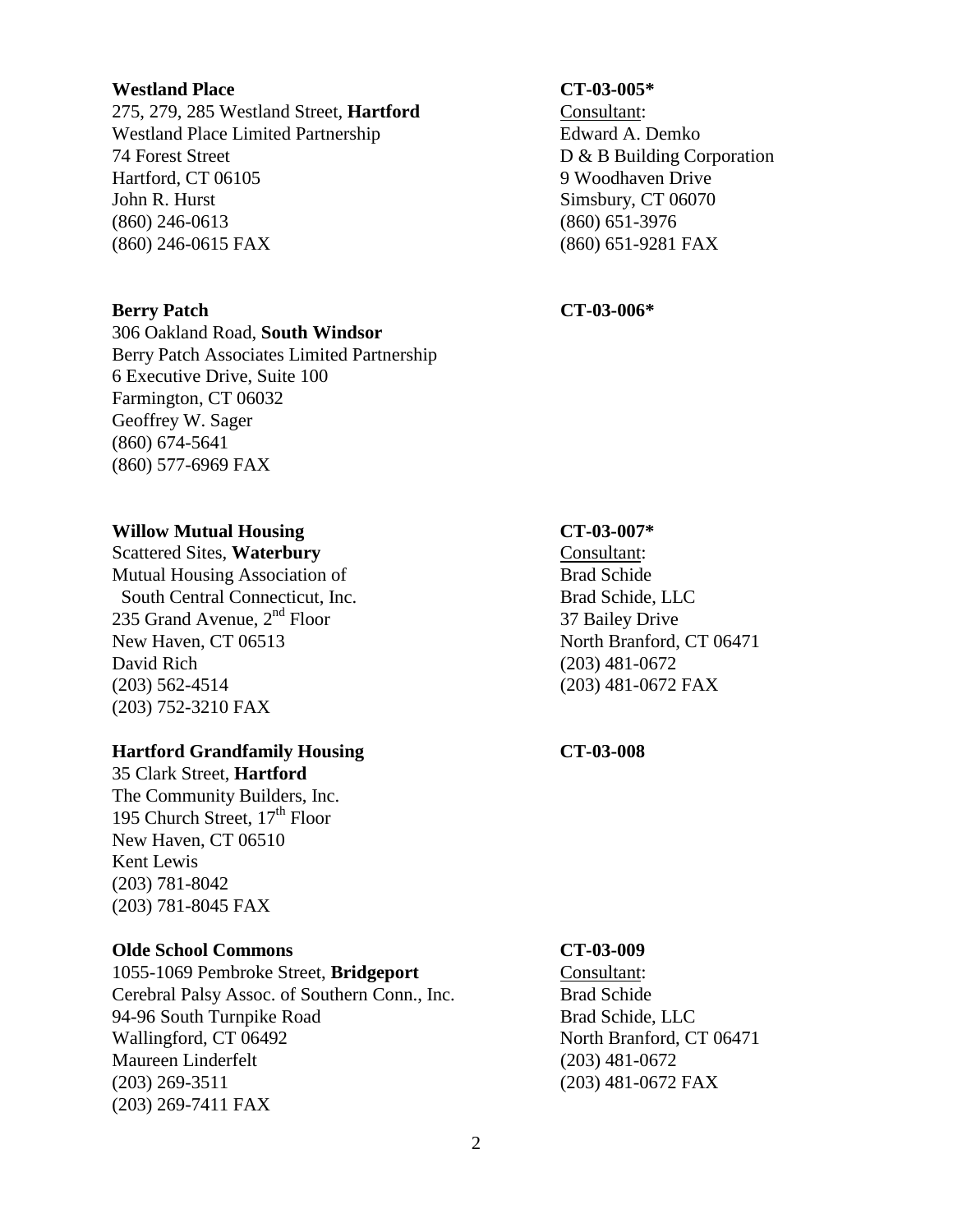### **SANA Apartments CT-03-010\***

Main Street, **Hartford** Consultant: Sheldon Oak Central Brad Schide 54 South Prospect Street Brad Schide, LLC Hartford, CT 06106 47 Bailey Drive (860) 246-0666 (203) 481-0672 Carabetta Organization 200 Pratt Street Meriden, CT 06450 Salvatore Carabetta (860) 246-0203 (860) 639-8444 FAX

Daniel Mérida North Branford, CT 06471 and (203) 481-0672 FAX

## **Southwood Square Phase 3 CT-03-011**

14 Southwood Drive, **Stamford** Southfield Village Dev. Co. L.P. 150 Federal Street Boston, MA 02110 Pamela Goodman (617) 574-1142 (617) 422-0576 FAX

## **Zion Mutual Housing CT-03-012\***

Zion Street, **Hartford** Consultant: Mutual Housing Association of Brad Schide Greater Hartford, Inc. Brad Schide, LLC 864 Wethersfield Avenue 37 Bailey Drive Hartford, CT 06114 North Branford, CT 06471 Catherine Mackinnon (203) 481-0672 (860) 296-1797 (203) 481-0672 FAX (860) 947-3254

## **Harbor Brook CT-03-013**

80 Hanover Avenue, **Meriden** Consultant: 200 Pratt Street ACF, Inc. Meriden, CT 06450 109 Santa Fe Avenue Salvatore R. Carabetta Hamden, CT 06517 (203) 237-7400 x153 (203) 287-9754 (203) 639-8444 FAX (203) 287-9769 FAX

Harbor Brook LLC Jonathan Gottlieb, Elisabeth Youngerman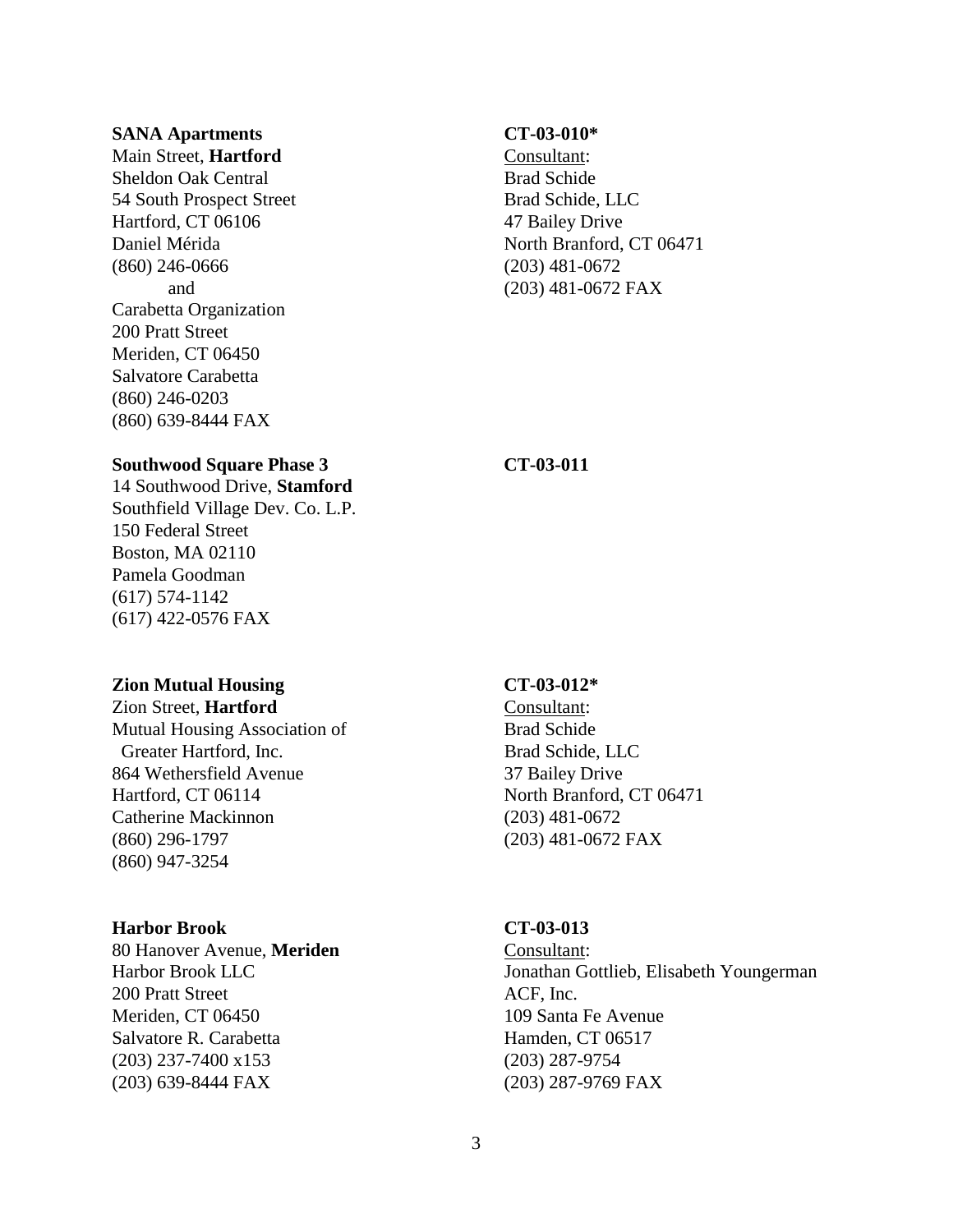### **Randall Field Senior Housing CT-03-014**

2 Pine Street, **Seymour** Consultant: SHA Development Corp. Bernadette Settelmeyer 32 Smith Street B K Enterprises (203) 888-4579 (203) 661-3290 (203) 888-2096 FAX (203) 629-2624 FAX

Seymour, CT 06843 633 Steamboat Road, Suite 2 David J. Keyser Greenwich, CT 06830-7145

# **First Calvary Senior Housing CT-03-015**

193 Hazel Street, **New Haven** Mountco Construction and Development Co. 163 Daybreak Road Southport, CT 06490 John Madeo (914) 723-1200 (914) 723-2275 FAX

## **Judson Place Senior Housing CT-03-016**

936 Judson Place, **Stratford** Consultant: Judson Senior Housing, LLC John Madeo 137 Third Avenue Fairfield 2000 Homes Corp. Stratford, CT 06615 163 Daybreak Road Sandra Lee Mackowski Southport, CT 06490 (203) 375-4378 (203) 254-0931

# **Parnell Brook Apartments** CT-03-017\*

67 Sackett Point Road, **North Haven** Consultant: Horizons Housing Developers, Inc. Jonathan Gottlieb 780 East Main Street ACF, Inc. Branford, CT 06405 109 Santa Fe Avenue Stephen F. Darley Hamden, CT 06517 (203) 481-5427 (203) 287-9754 (203) 481-5739 FAX (203) 287-9769 FAX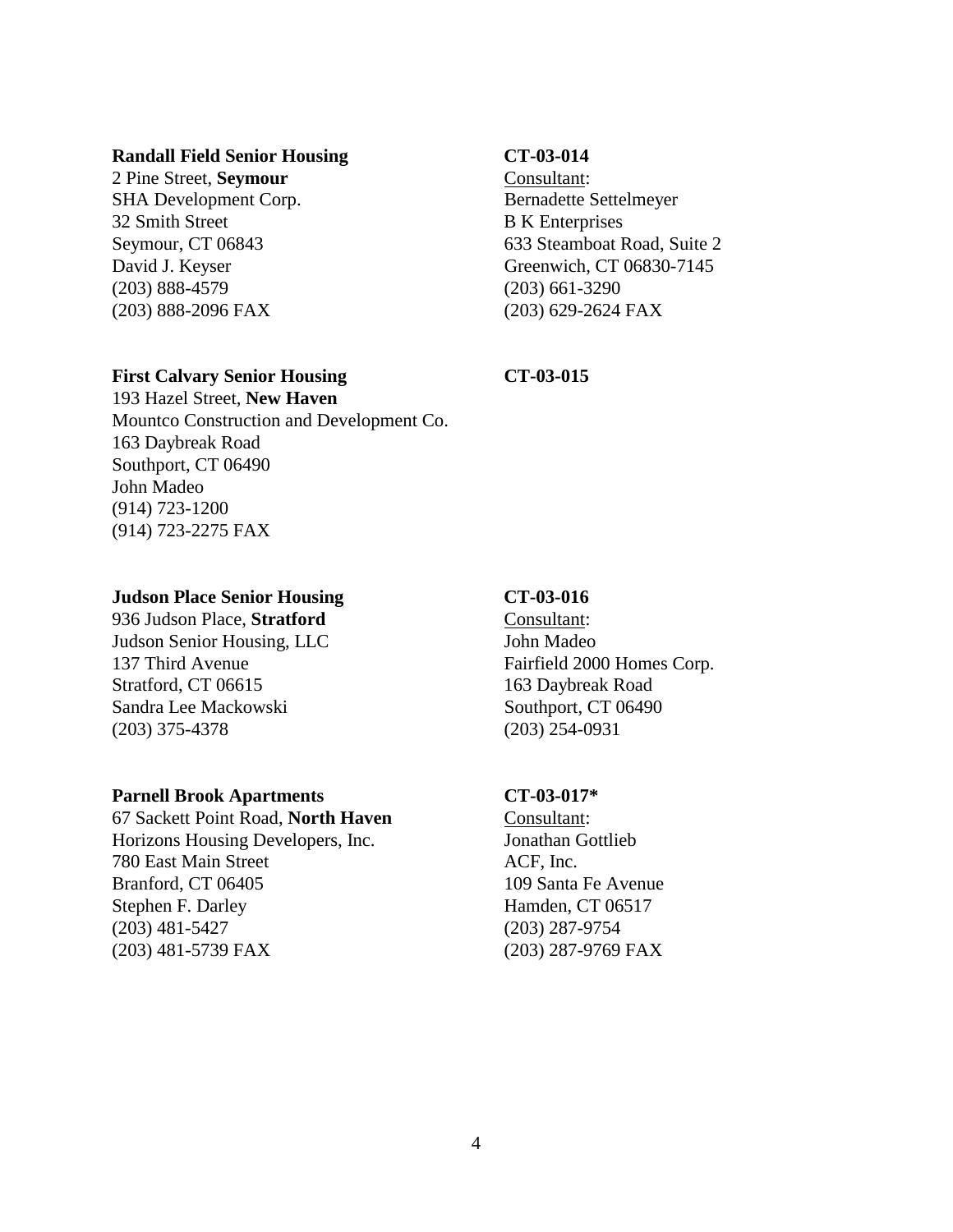## **North End Apartments CT-03-018**

Ferry, Green & Riverview Streets, **Middletown** Consultant: Nehemiah Housing Corporation Marybeth McNerney 33 Ferry Street Real Estate Solutions Middletown, CT 06457 183 Main Street Michael Taylor, Exec. Director Westport, CT 06880 (860) 347-7362 (203) 454-0600 (860) 343-5517 FAX (203) 222-2202 FAX and The Connection Fund 955 South Main Street Middletown, CT 06457 Carl Rodenhizer, Vice President (860) 343-5503 (860) 343-5517 FAX

### East Main Mews CT-03-019

588-612 East Main Street, **Bridgeport** Consultant: E/N Properties, LLC Marybeth McNerney 109 Montgomery Avenue, Suite 200 Real Estate Solutions Scarsdale, NY 10583 183 Main Street MaryBeth McNerney Westport, CT 06880 (203) 454-0600 (203) 454-0600 (203) 222-2202 FAX (203) 222-2202 FAX

### **East End Partnership CT-03-020**

Fairfield County Housing Partnership Consultant: 35 Courtland Street, **Bridgeport** Benjamin Gross Fairfield County Housing Partnership Line Associates, Inc. 35 Courtland Street 20 Wildey Street Bridgeport, CT 06604 Tarrytown, NY 10591 Adrienne Houel, Exec. Director (914) 366-0242 (203) 374-3362 (914) 366-0606 FAX (203) 374-3362 FAX

### The Crossroads at Meriden CT-03-021

66-70 Britannia Street, **Meriden** Consultant:

Mason's Island Realty Group, LLC Andrew K. Pallotto Mystic, CT 06355 P. O. Box 3780 Christopher J. Rixon Woodbridge, CT 06525 (860) 536-4100 x 10 (203) 387-4325 (860) 536-8469 FAX (203) 387-2907 FAX

12 Roosevelt Avenue,3rd Floor Construction Services Unlimited, LLC